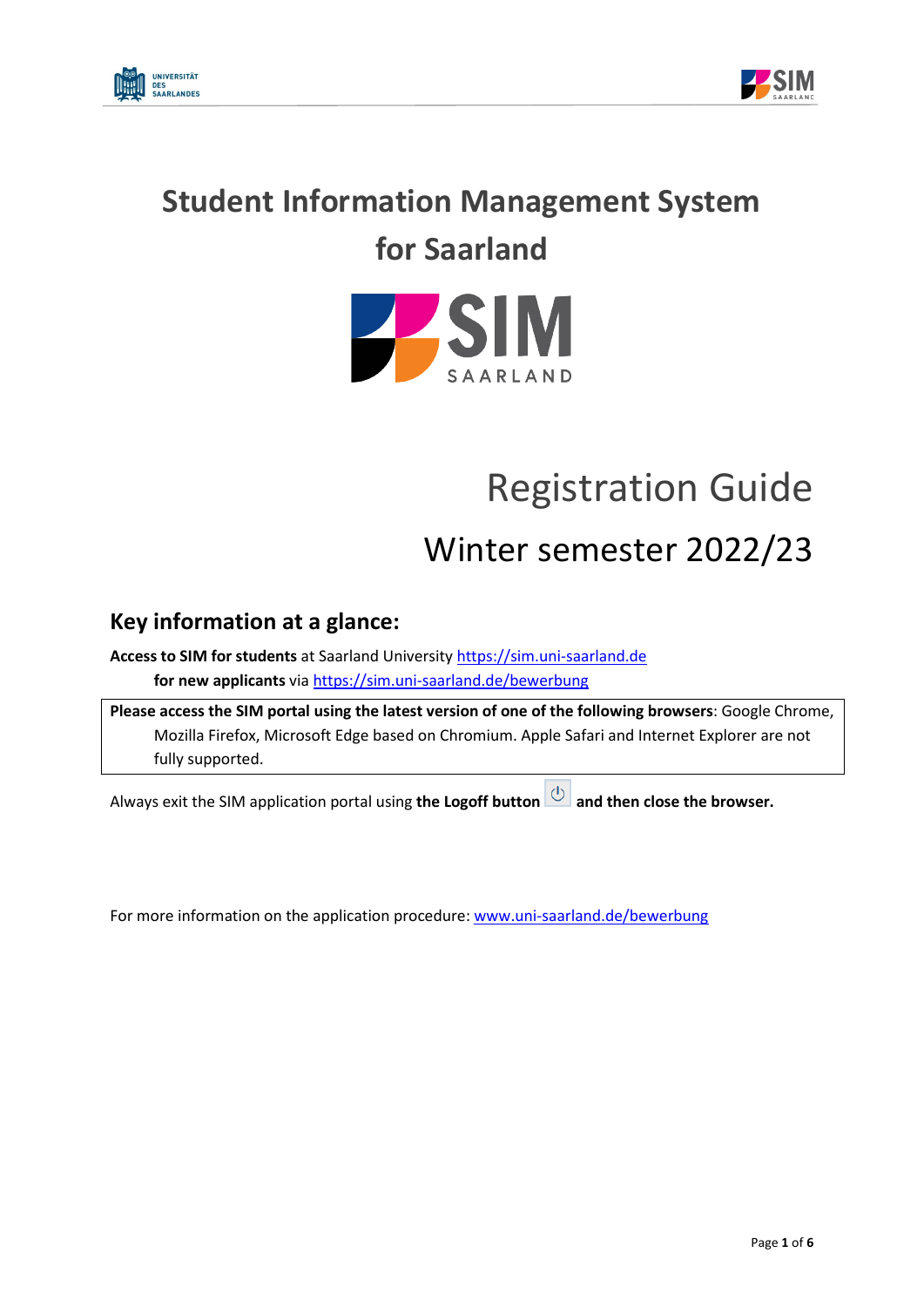



|           | <b>Table of Contents</b>                                        |  |
|-----------|-----------------------------------------------------------------|--|
| <u>1.</u> | <b>REGISTERING WITH THE SIM APPLICATION PORTAL</b>              |  |
| 1.1       | <b>LAM ALREADY ENROLLED AS A STUDENT AT SAARLAND UNIVERSITY</b> |  |

- **1.2 I [HAVE NOT YET ENROLLED AS A STUDENT AT SAARLAND UNIVERSITY AND I](#page-3-0) AM NOT YET REGISTERED IN SIM 4**
- **1.3 I AM NOT YET ENROLLED [AS A STUDENT AT SAARLAND UNIVERSITY,](#page-5-0) BUT I HAVE REGISTERED WITH SIM AND [HAVE ALREADY SUBMITTED AN APPLICATION](#page-5-0) 6**

#### **2. [LOGGING OUT OF THE SIM APPLICATION PORTAL](#page-5-1) 6**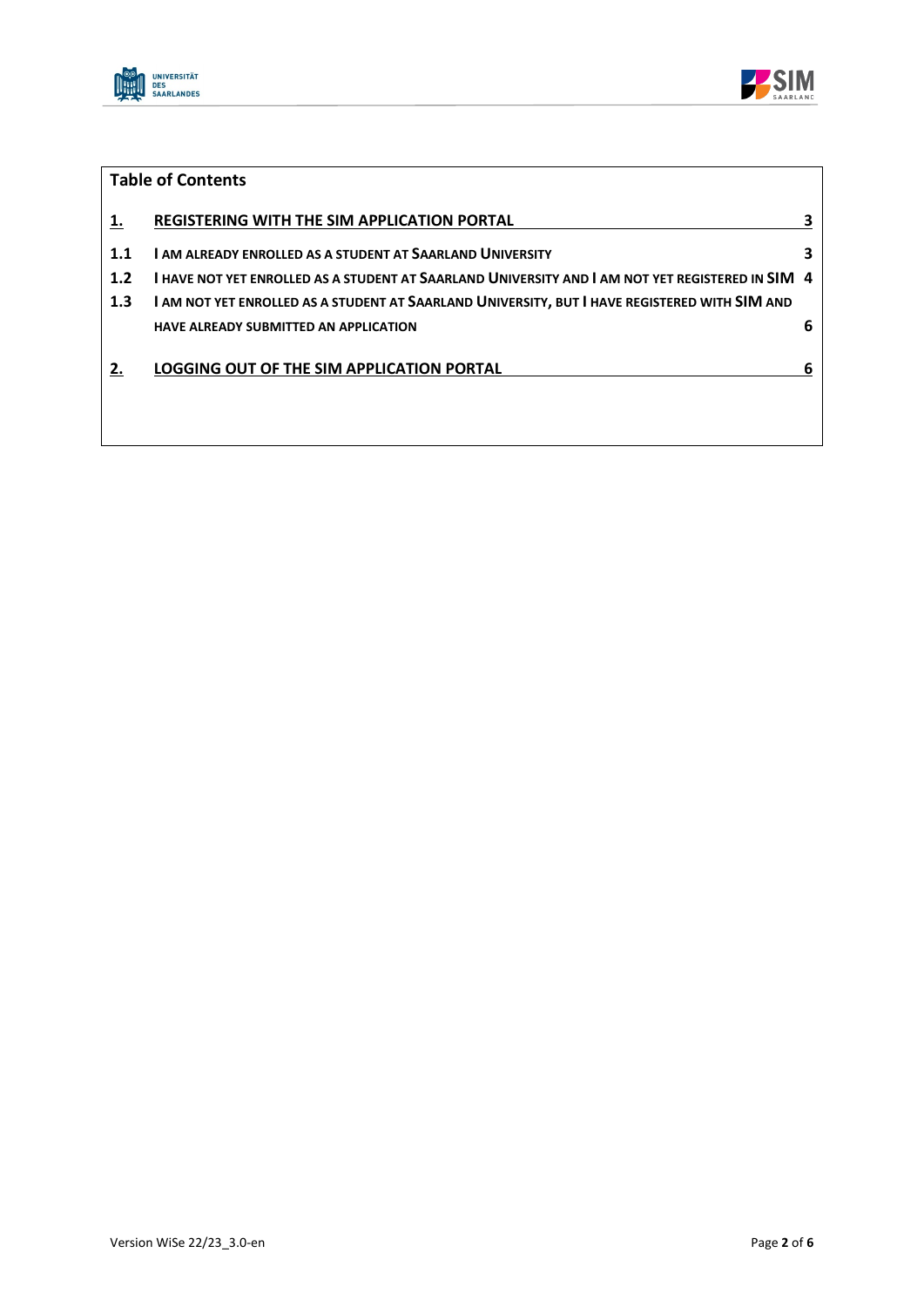



### <span id="page-2-0"></span>**1. Registering with the SIM application portal**

Please follow the instructions in the section relevant to you:

- − If you are already enrolled as a student at Saarland University: Section 1
- − If you have not yet enrolled as a student at Saarland University and you are not yet registered in SIM: Section [1.2](#page-2-2)
- − If you have not yet enrolled as a student at Saarland University, but you are already registered in SIM and have already submitted an application: Section [1.3](#page-5-0)

**Important note:** Please use the latest version of one of the following browsers to view the portal: Google Chrome, Mozilla Firefox, Microsoft Edge based on Chromium. The portal may not be displayed correctly if you use an older version of one of these browsers or if you choose to use another browser, such as Apple Safari or Internet Explorer.

#### <span id="page-2-1"></span>**1.1 I am already enrolled as a student at Saarland University**

Please use your existing user account, which you can access here: [https://sim.uni-saarland.de](https://sim.uni-saarland.de/)



| <b>Passwort</b> |  |  |
|-----------------|--|--|

#### $\Box$  Login nicht merken

 $\Box$  Vormals erteilte Erlaubnis. Daten weiterzuleiten, widerrufen

<span id="page-2-2"></span>Login **SLCM Studenten** Zulassungsportal Meine Anträge Meine persönlichen Bescheinigungen Daten Anzeige und Download Meine Anträge Zeigt konfigurierbare ...  $\downarrow$ às. Zulassungsportal Zulassungsportal 鳳

Please enter your UdS ID code and your password. Then click on Login

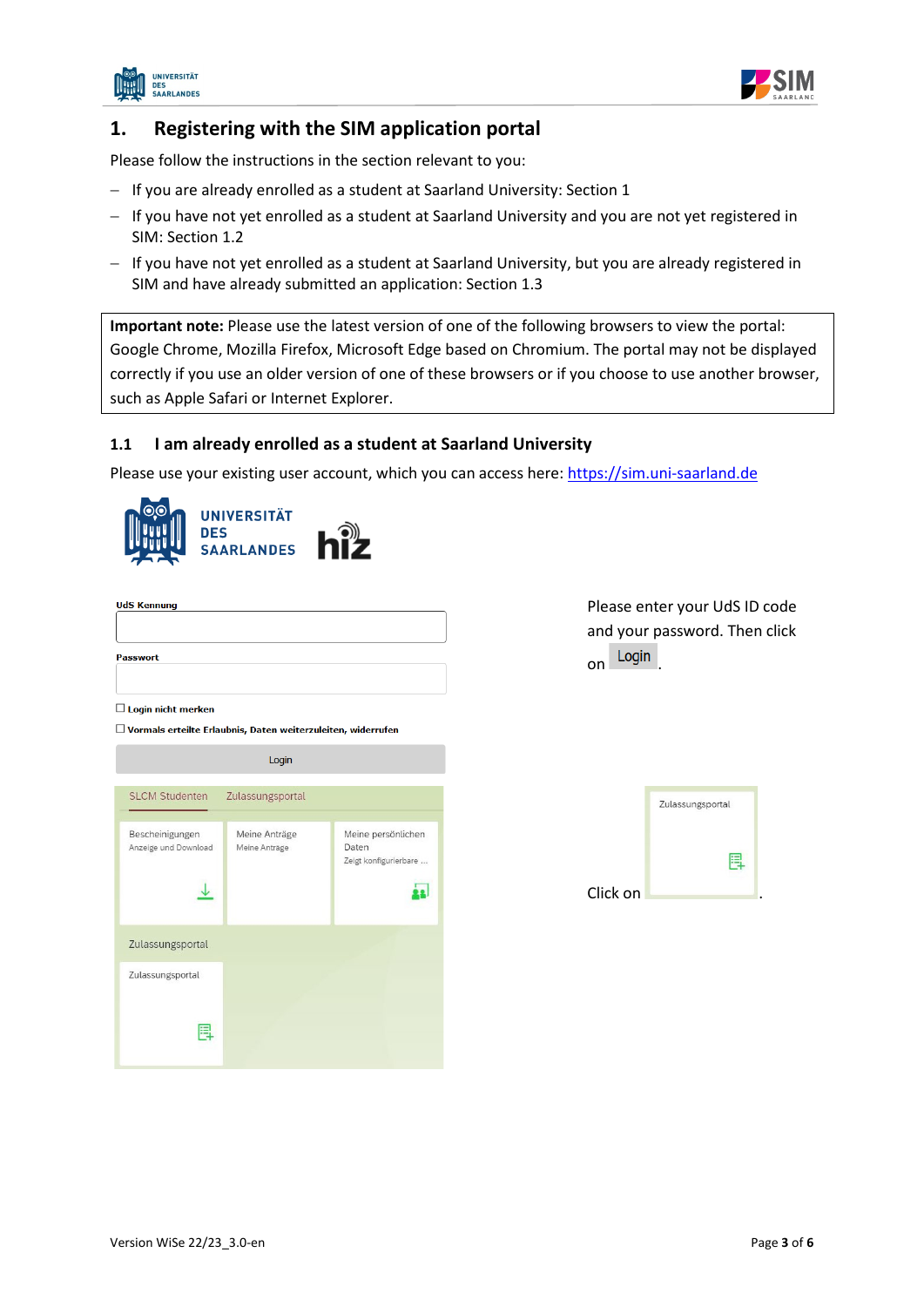



## <span id="page-3-0"></span>**1.2 I have not yet enrolled as a student at Saarland University and I am not yet registered in SIM**

Please register using the following link: https://sim.u

| <b>SAARLANDES</b>                                                                                     |
|-------------------------------------------------------------------------------------------------------|
| Benutzer                                                                                              |
| Kennwort                                                                                              |
| Einloggen                                                                                             |
| Kennwort vergessen                                                                                    |
| Haben Sie noch kein Benutzerkonto?                                                                    |
| Account erstellen                                                                                     |
| Eirlogen 8<br><b>Country &amp; Day</b><br>English                                                     |
|                                                                                                       |
| <b>UNIVERSITÄT</b><br><b>DES</b><br><b>SAARLANDES</b><br>User<br>Password                             |
| Switch language by clicking on $\mathbb{E}$ and then<br>that you will receive future mail messages in |

г

| Click on | Create account |  |
|----------|----------------|--|
|          |                |  |

|                        | Log In          |  |
|------------------------|-----------------|--|
|                        | Forgot Password |  |
| Don't have an account? |                 |  |
|                        | Create account  |  |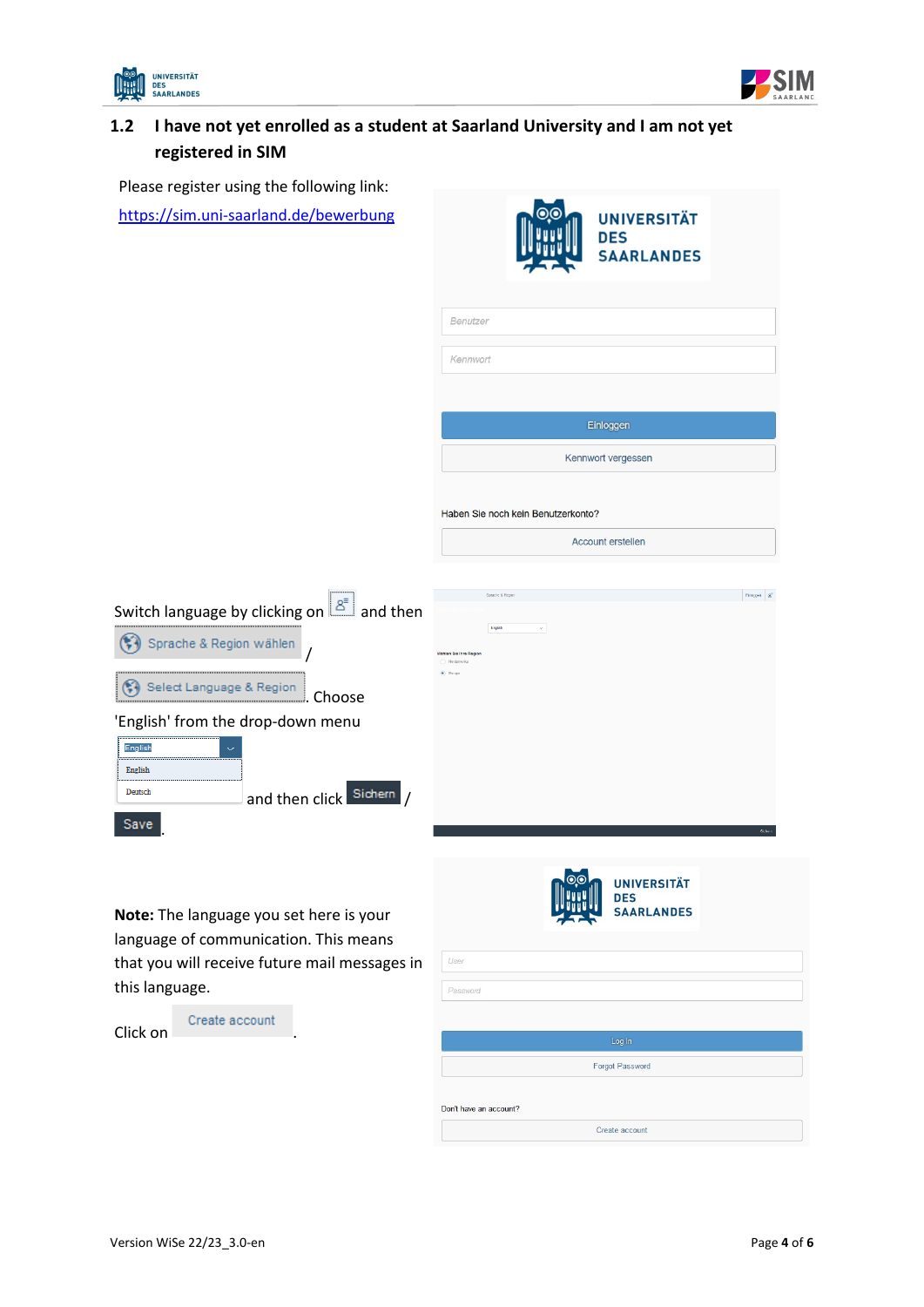



Enter the required data when prompted.

**Note:** Please enter an email address that you can access reliably at all times over the entire application period.





|  | Enter your information to sign up for an account |  |  |  |  |
|--|--------------------------------------------------|--|--|--|--|
|  |                                                  |  |  |  |  |

| First Name      |   |
|-----------------|---|
| Last Name       |   |
| Date of Birth   | 曲 |
|                 |   |
| E-mail          |   |
| Enter password  |   |
| Repeat Password |   |
|                 |   |
| Submit          |   |
| Cancel          |   |

After a few minutes you should receive an automatic verification email at the email address you specified. The email will ask you to use your existing login ID or to log in using the username specified in the email.

**Note:** If you have not received the verification email after 15 minutes, please check your email spam folder.

After receiving the verification email, you have 24 hours in which to click on the link in the email, enter your username and

password and then click on the to activate your user account. If you do not activate your account *within 24 hours*, you will need to go through the

Create account

process from the start.

 $\overline{D}$ 

|                                   |                                  | <b>UNIVERSITÄT</b><br><b>DES</b><br><b>SAARLANDES</b> |                                                                                     |
|-----------------------------------|----------------------------------|-------------------------------------------------------|-------------------------------------------------------------------------------------|
| B0000017                          |                                  |                                                       |                                                                                     |
| <br>----------------------------- | -------------------------------- |                                                       | ----------<br>-----------------------------------<br>------------------------------ |
|                                   |                                  | Log In                                                |                                                                                     |
|                                   |                                  | <b>Forgot Password</b>                                |                                                                                     |
| on't have an account?             |                                  |                                                       |                                                                                     |
|                                   |                                  | Create account                                        |                                                                                     |
|                                   |                                  |                                                       |                                                                                     |